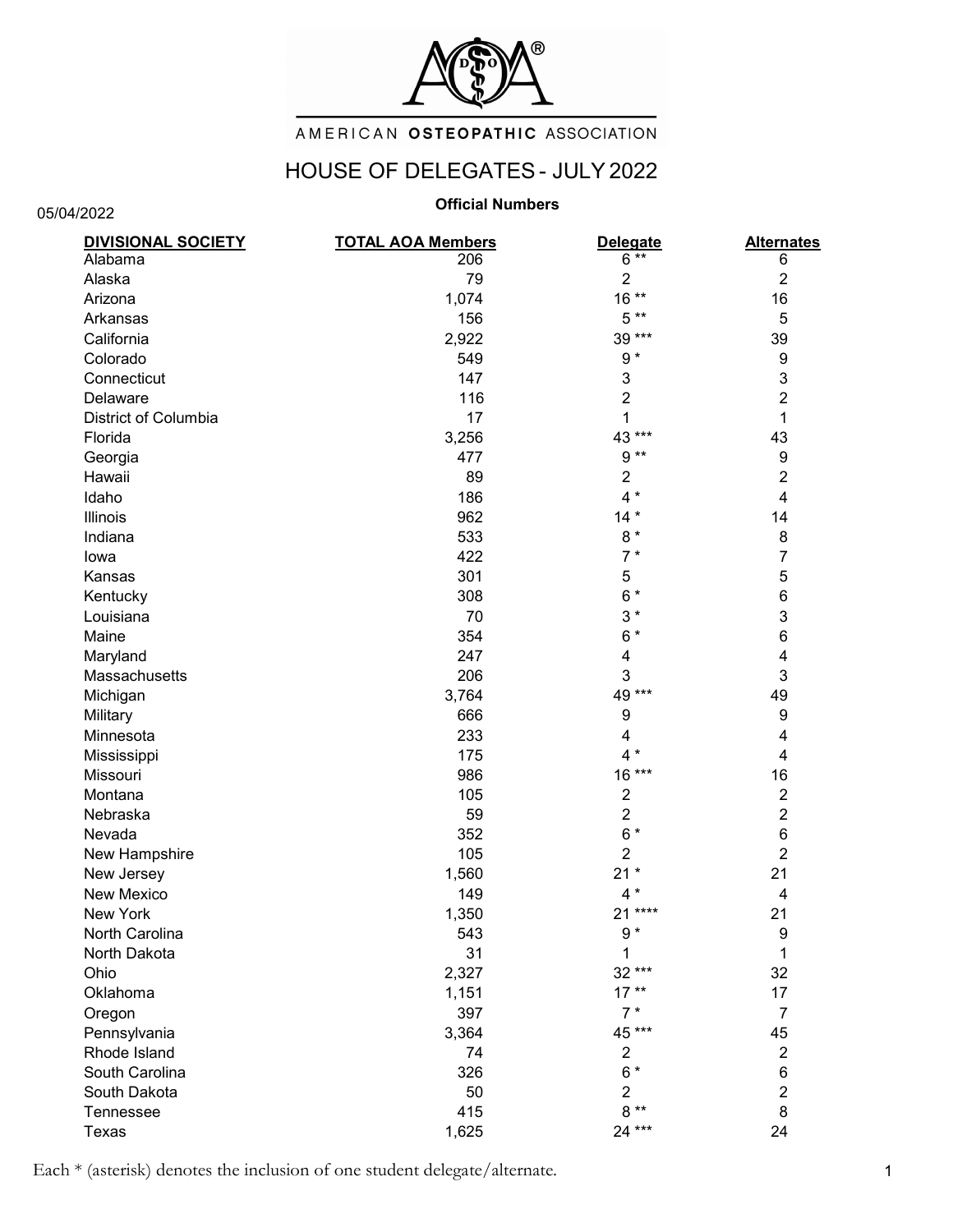

### AMERICAN OSTEOPATHIC ASSOCIATION

# HOUSE OF DELEGATES - JULY 2022

### Official Numbers

| DIVISIONAL SOCIETY                                                       | <b>TOTAL AOA Members</b> | <b>Delegate</b> | <b>Alternates</b> |
|--------------------------------------------------------------------------|--------------------------|-----------------|-------------------|
| Utah                                                                     | 181                      | $5**$           | 5                 |
| Vermont                                                                  | 35                       |                 |                   |
| Virginia                                                                 | 564                      | $10**$          | 10                |
| Washington                                                               | 601                      | $9*$            | 9                 |
| West Virginia                                                            | 443                      | 7*              |                   |
| Wisconsin                                                                | 473                      |                 |                   |
| Wyoming                                                                  | 66                       | 2               |                   |
| TOTAL (the delegate/alternate count<br>includes the COM representatives) | 34,847                   | 531             | 531               |

Kevin M. Klauer, DO, EJD - AOA CEO

05/04/2022

### DIVISIONAL SOCIETY REPRESENTATION

At the 2013 Annual House of Delegates meeting the AOA House of Delegates approved Resolution Number H-500 - A/2013, which deals with the composition of the AOA House of Delegates.

A total of 473 delegate positions will be allocated among the Divisional Societies for each of the states, the District of Columbia, and osteopathic physicians serving in the Uniformed Services (Military). Each Divisional Society and Military automatically receives one delegate. The remaining delegate positions will be allocated among the Divisional Societies and Military based on the proportion of members of the AOA who are located in the state represented by that Divisional Society or in the case of the Military, the proportion of members of the AOA currently serving on active duty in the uniformed services of the United States. The allocation of the remaining delegates will be recalculated each year.

Additionally, as per the AOA Bylaws (Section 10-Representation of Student Councils) each accredited college of osteopathic medicine, each branch campus and each additional location, with an active student body, may be represented in the House of Delegates by its president (and alternate) as a member of the delegation of the divisional society representing the state in which such college of osteopathic medicine, branch campus, or additional location is located.

### AOA SPECIALTY COLLEGE & AFFILIATE REPRESENTATION

Each AOA recognized Specialty College shall be represented by one delegate and one alternate at the AOA House of Delegates meeting. No specialty college delegate or alternate shall also be a member of a divisional society's delegation to the AOA's House of Delegates.

The Student Osteopathic Medical Association (SOMA) may be represented in the House of Delegates by one member of the SOMA Board and one alternate. No SOMA delegate or alternate shall also be a member of a divisional society's delegation.

The Bureau of Emerging Leaders (BEL) shall receive three delegates and three alternate delegates for representation at the AOA House of Delegates.